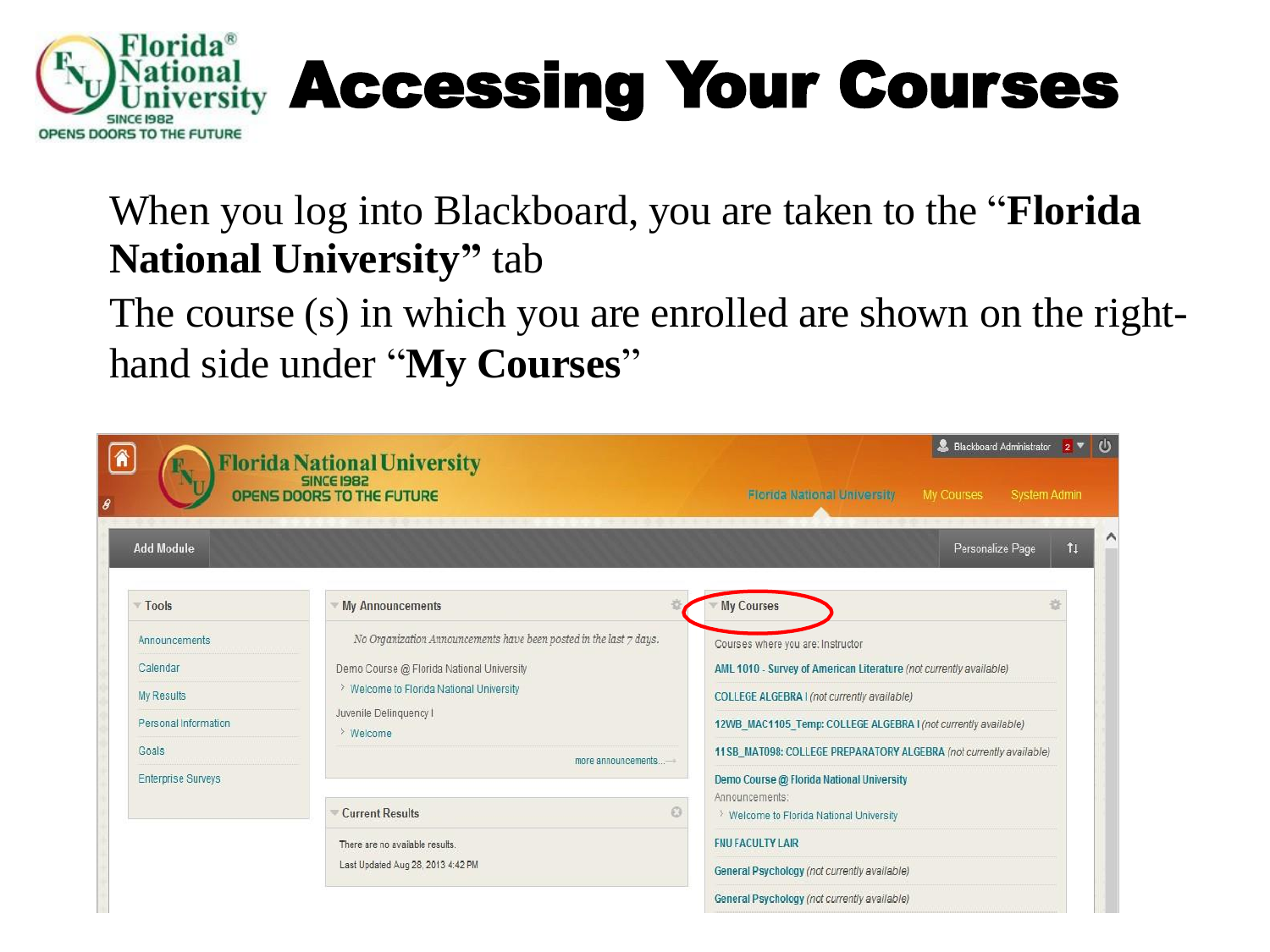

# Accessing Your Courses

You can also click on the arrow next to your name to access the "**Global Navigation Menu**" for a list of your online courses along with more resources

Click on a course name to access the selected course

| <b>Add Module</b>                                                                                      |                                                                                                                                                                                                                                                    |                                                                                                                                                                                                                                                                                            | RECENTLY VISITED<br>図<br><b>General Psychology (not currently</b><br>available)<br>$\circledcirc$<br>AML 1010 - Survey of American                                                                                                                                                             | List of your online<br>course(s)<br>Click to access a course |
|--------------------------------------------------------------------------------------------------------|----------------------------------------------------------------------------------------------------------------------------------------------------------------------------------------------------------------------------------------------------|--------------------------------------------------------------------------------------------------------------------------------------------------------------------------------------------------------------------------------------------------------------------------------------------|------------------------------------------------------------------------------------------------------------------------------------------------------------------------------------------------------------------------------------------------------------------------------------------------|--------------------------------------------------------------|
| Tools                                                                                                  | <b>My Announcements</b>                                                                                                                                                                                                                            | 兴<br>My Courses                                                                                                                                                                                                                                                                            | Literature (not currently available)<br>$\mathbf{F}$<br>Demo Course @ Florida National                                                                                                                                                                                                         |                                                              |
| Announcements<br>Calendar<br>My Results<br>Personal Information<br>Goals.<br><b>Enterprise Surveys</b> | No Organization Announcements have been posted in the last 7 days.<br>Demo Course @ Florida National University<br>> Welcome to Florida National University<br>Juvenile Delinquency I<br>> Welcome<br>more announcements<br><b>Current Results</b> | Courses where you are: Instructor<br>AML 1010 - Survey of American Litera<br>COLLEGE ALGEBRA I (not currently ava<br>12WB_MAC1105_Temp: COLLEGE AL<br>11SB_MAT098: COLLEGE PREPARATO<br>Demo Course @ Florida National Univ<br>Announcements:<br>G<br>> Welcome to Florida National Univer | <b>University</b><br>篇<br><b>COLLEGE ALGEBRA I (not currently</b><br>available)<br>Juvenile Delinquency I (not<br>currently available)<br>MY OTHER COURSES<br><b>COLLEGE ALGEBRA I</b><br><b>COLLEGE PREPARATORY</b><br><b>ALGEBRA</b><br><b>FNU FACULTY LAIR</b><br><b>General Psychology</b> |                                                              |
|                                                                                                        | There are no available results.<br>Last Updated Aug 28, 2013 4:42 PM                                                                                                                                                                               | <b>FNU FACULTY LAIR</b><br>General Psychology (not currently ava<br>General Psychology (not currently ava<br><b>Health Service Administration Capsto</b>                                                                                                                                   | <b>Health Service Administration</b><br>Capstone<br><b>Medical Office Management</b><br><b>Organizational Behavior</b>                                                                                                                                                                         |                                                              |
|                                                                                                        |                                                                                                                                                                                                                                                    | Juvenile Delinquency I (not currently a<br>Announcements:<br>> Welcome<br>Organizational Behavior (not currently available)                                                                                                                                                                | Links<br>Settings<br>$\overline{\phantom{a}}$<br>11WB_MEA2304C_Paz: Medical Office Management (not currently available)                                                                                                                                                                        |                                                              |
|                                                                                                        |                                                                                                                                                                                                                                                    | <b>Course Catalog</b><br>Summer A 2011                                                                                                                                                                                                                                                     | $\Box$<br><b>Browse Course Catalog</b>                                                                                                                                                                                                                                                         |                                                              |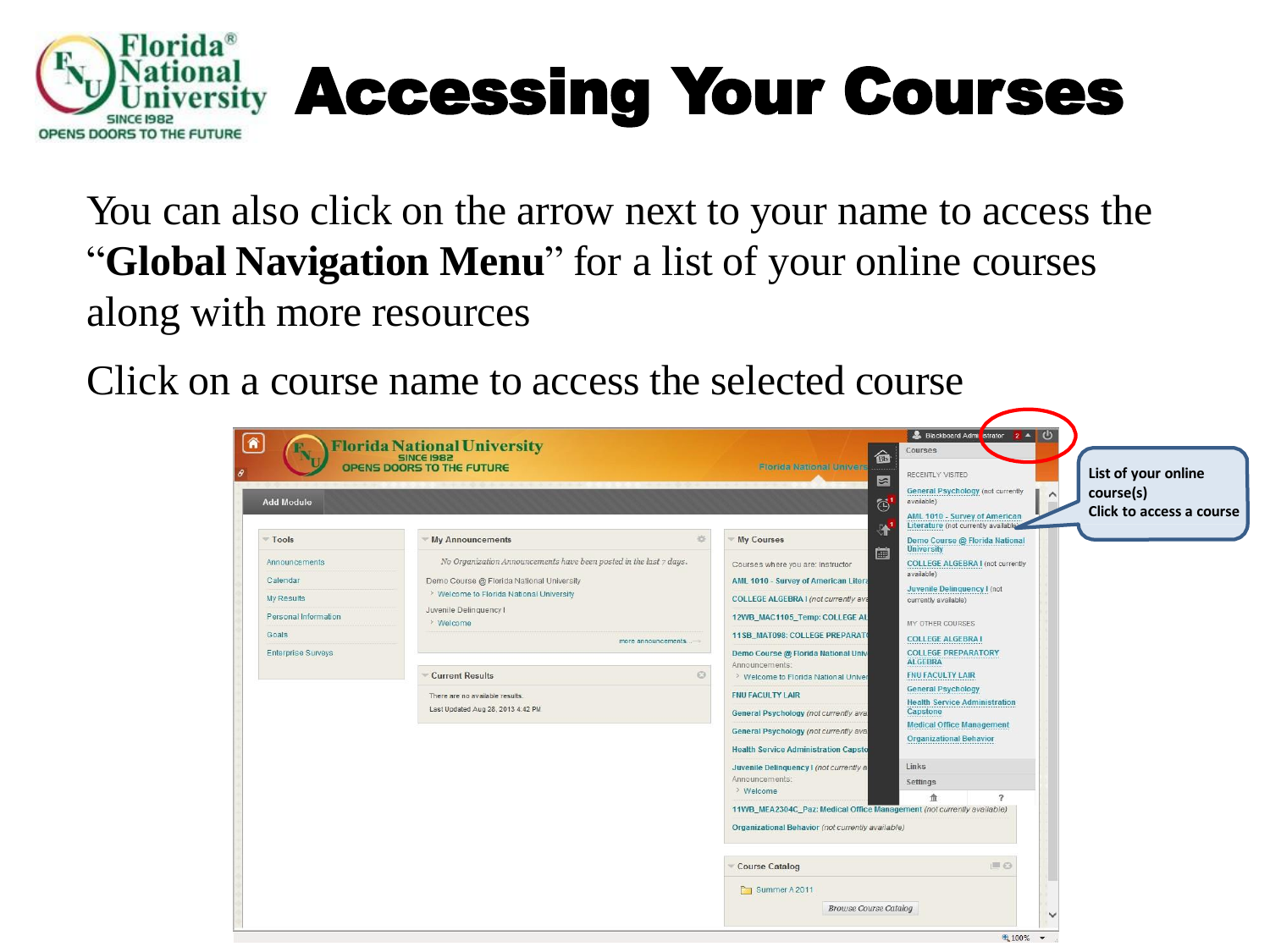

## Accessing Your Courses

#### Most of the online courses have the same format:

- Announcements
- Syllabus
- Your Instructor
- Lectures, Assignments, Discussion Board, etc.

Click on each section to access its content